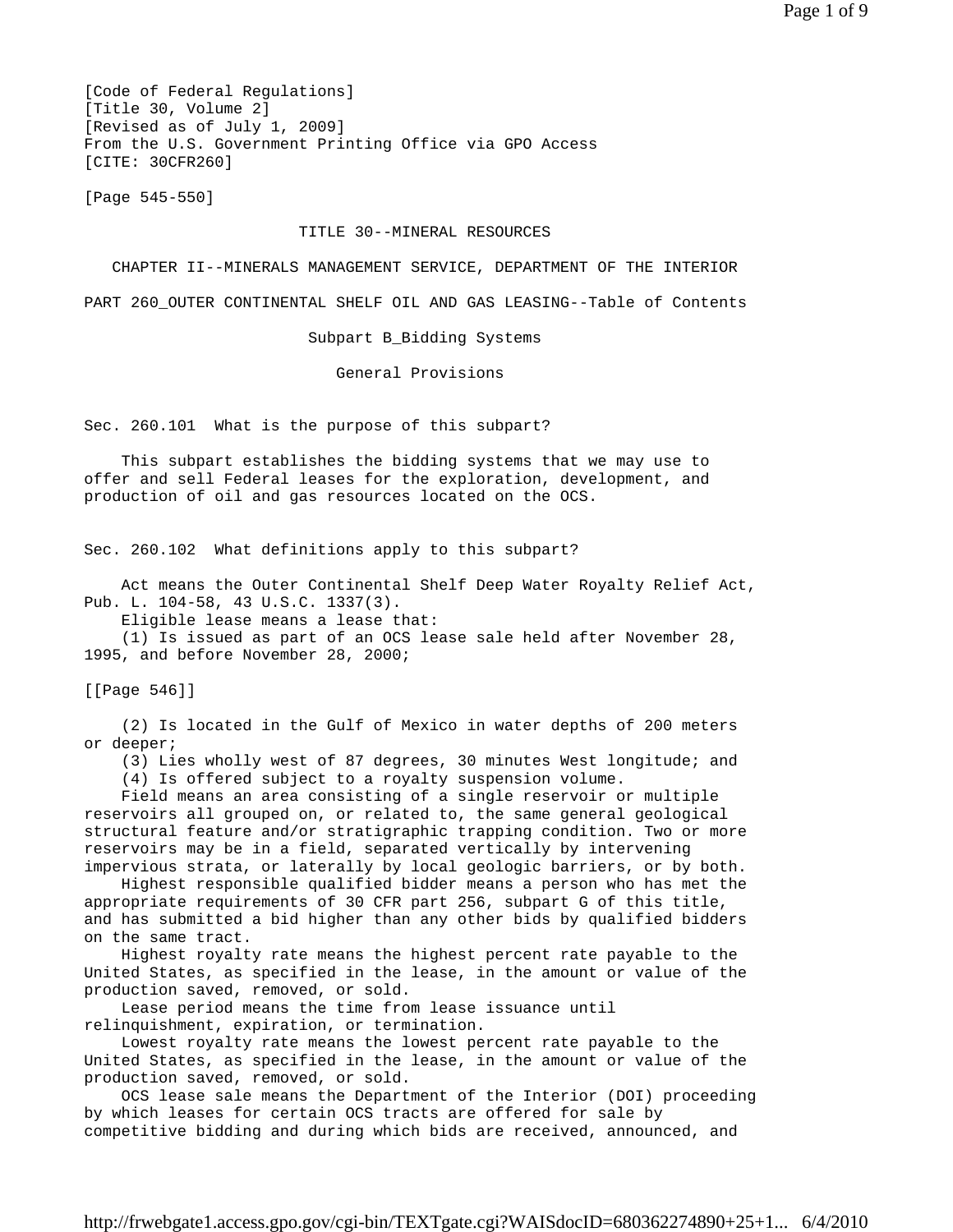recorded.

Pre-Act lease means a lease that:

 (1) Is issued as part of an OCS lease sale held before November 28, 1995;

 (2) Is located in the Gulf of Mexico in water depths of 200 meters or deeper; and

 (3) Lies wholly west of 87 degrees, 30 minutes West longitude. (See part 203 of this title.)

 Production period means the period during which the amount of oil and gas produced from a tract (or, if the tract is unitized, the amount of oil and gas as allocated under a unitization formula) will be measured for purposes of determining the amount of royalty payable to the United States

 Qualified bidder means a person who has met the appropriate requirements of 30 CFR part 256, subpart G of this title.

 Royalty rate means the percentage of the amount or value of the production saved, removed, or sold that is due and payable to the United States Government.

Royalty suspension (RS) lease means a lease that:

 (1) Is issued as part of an OCS lease sale held after November 28, 2000;

 (2) Is in locations or planning areas specified in a particular Notice of OCS Lease Sale; and

 (3) Is offered subject to a royalty suspension specified in a Notice of OCS Lease Sale published in the Federal Register.

 Tract means a designation assigned solely for administrative purposes to a block or combination of blocks that are identified by a leasing map or an official protraction diagram prepared by the DOI.

 Value of production means the value of all oil and gas production saved, removed, or sold from a tract (or, if the tract is unitized, the value of all oil and gas production saved, removed, or sold and credited to the tract under a unitization formula) during a period of production. The value of production is determined under part 206 of this title.

[66 FR 11518, Feb. 23, 2001, as amended at 72 FR 25202, May 4, 2007]

Sec. 260.110 What bidding systems may MMS use?

 We will apply a single bidding system selected from those listed in this section to each tract included in an OCS lease sale. The following table lists bidding systems, the bid variables, and characteristics.

| For the bidding system--                                                       | The bid variable is the-- | An                                                                |
|--------------------------------------------------------------------------------|---------------------------|-------------------------------------------------------------------|
| (a) Cash bonus bid with a fixed royalty<br>rate of not less than 12.5 percent. | Cash bonus                | The<br>qua<br>roy<br>12.<br>of<br>spe<br>eac<br>Not<br>pub<br>Reg |
|                                                                                |                           |                                                                   |

[[Page 547]]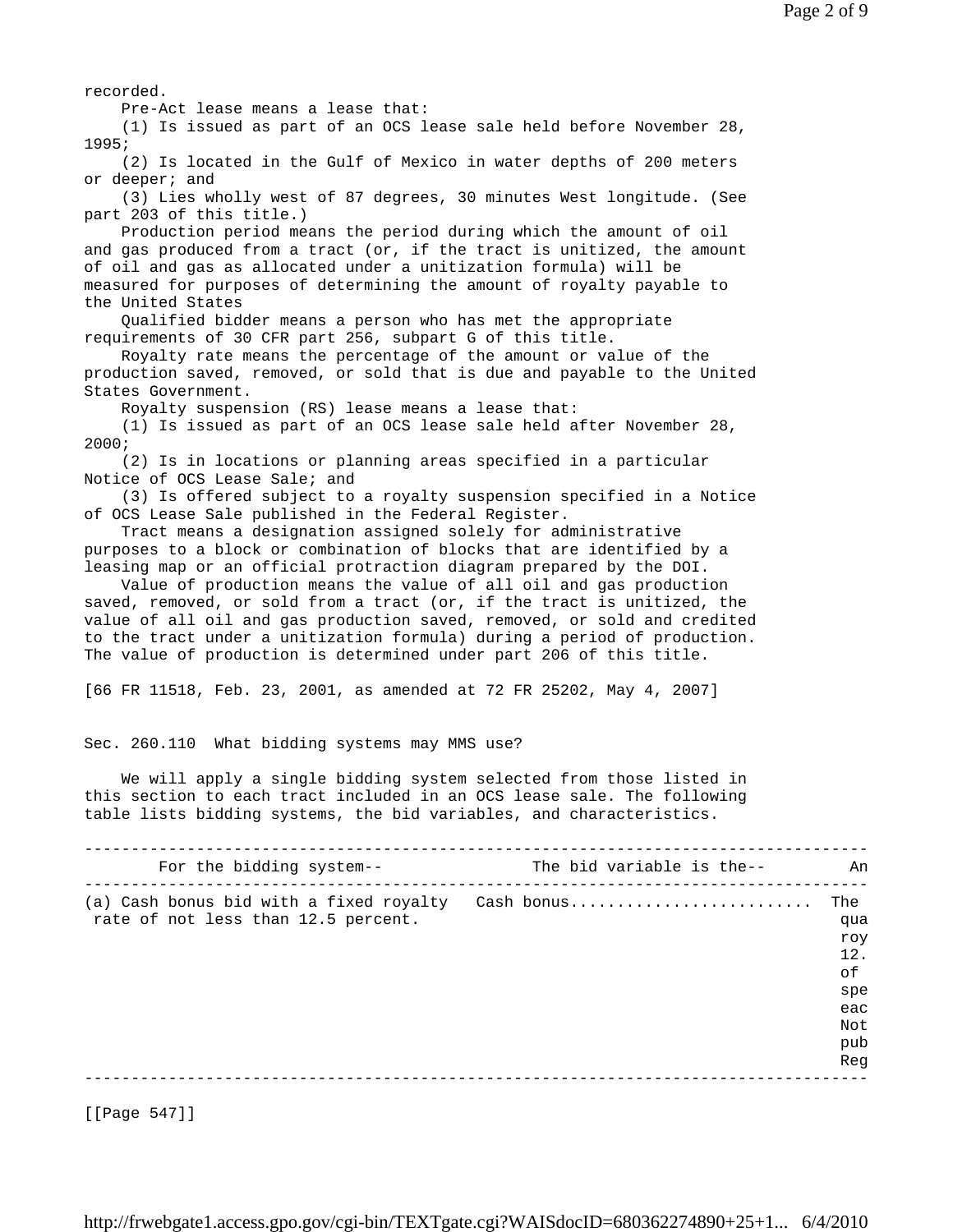| (b) Royalty rate bid with fixed cash<br>bonus.                                                                              | Royalty rate                     | We w<br>$\circ f$<br>res<br>mus<br>Lea<br>Fed                                                                                                                                                                                                  |
|-----------------------------------------------------------------------------------------------------------------------------|----------------------------------|------------------------------------------------------------------------------------------------------------------------------------------------------------------------------------------------------------------------------------------------|
| (c) Cash bonus bid with a sliding<br>royalty rate of not less than 12.5<br>percent at the beginning of the lease<br>period. | __________________<br>Cash bonus | (1)<br>roy<br>res<br>mus<br>(i)<br>whi<br>to<br>оf<br>(iii)<br>the<br>app<br>the<br>pro<br>(2)<br>adj<br>app<br>the<br>(3)<br>hig<br>inc<br>for<br>spe<br>roy<br>(4)<br>оf<br>at<br>per<br>(5)<br>sca<br>sch<br>pro<br>inf<br>det<br>оf<br>OCS |
|                                                                                                                             |                                  | Fed                                                                                                                                                                                                                                            |
| (d) Cash bonus bid with fixed share of<br>the net profits of no less than 30<br>percent.                                    | Cash bonus                       | (1)<br>the<br>qua<br>det<br>pro<br>Uni<br>mul<br>sha<br>sha<br>220<br>net<br>to<br>(2)<br>sha<br>per                                                                                                                                           |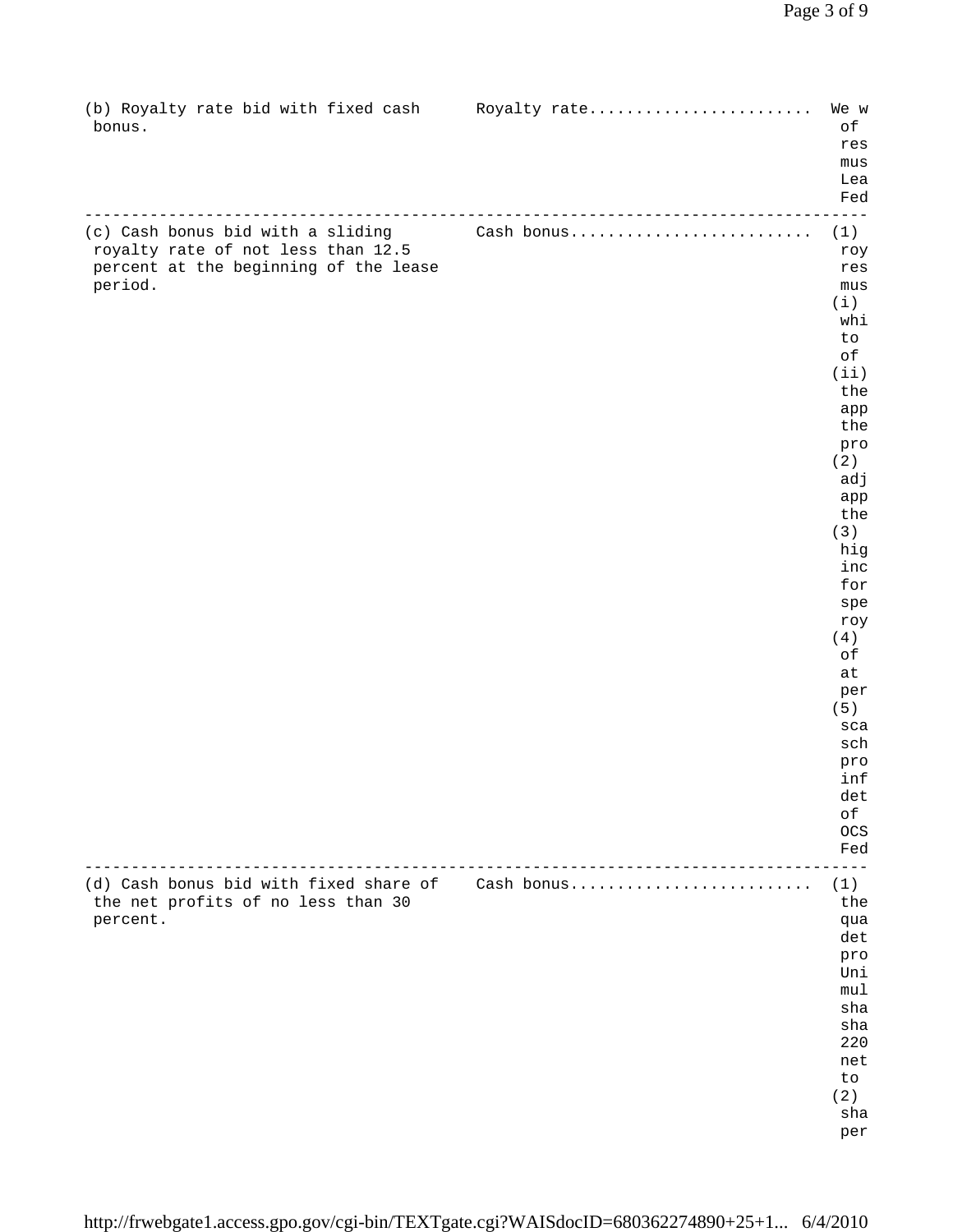$(3)$ recommendation of the contract of the contract of the contract of the contract of the contract of the contract of the contract of the contract of the contract of the contract of the contract of the contract of the contract in the contract of the contract of the contract of the contract of the contract of the contract of the contract of the contract of the contract of the contract of the contract of the contract of the contract of the contrac pro while the contract of the contract of the contract of the contract of the contract of the contract of the contract of the contract of the contract of the contract of the contract of the contract of the contract of the cont tra de la contra de la contra de la contra de la contra de la contra de la contra de la contra de la contra de<br>En la contra de la contra de la contra de la contra de la contra de la contra de la contra de la contra de la e de la construcción de la construcción de la construcción de la construcción de la construcción de la construcción en de la provincia de la provincia de la provincia de la provincia de la provincia de la provincia de la provi ------------------------------------------------------------------------------------ (e) Cash bonus with variable royalty Cash bonus.......................... (1) rate(s) during one or more periods of  $r$  roy production.  $\qquad \qquad \text{or}$  Not defined by the control of the control of the control of the control of the control of the control of the control of the control of the control of the control of the control of the control of the control of the control of t min and the contract of the contract of the contract of the contract of the contract of the contract of the co sus and the contract of the contract of the contract of the contract of the contract of the contract of the contract of the contract of the contract of the contract of the contract of the contract of the contract of the co var cha ann an chaidh ann an chaidh ann an chaidh an chaidh ann an chaidh an chaidh an chaidh an chaidh an chaidh  $(2)$  les pro zer de la provincia de la provincia de la provincia de la provincia de la provincia de la provincia de la prov<br>En la provincia de la provincia de la provincia de la provincia de la provincia de la provincia de la provinci  $(3)$ app and the contract of the contract of the contract of the contract of the contract of the contract of the contract of the contract of the contract of the contract of the contract of the contract of the contract of the co sus and the contract of the contract of the contract of the contract of the contract of the contract of the contract of the contract of the contract of the contract of the contract of the contract of the contract of the co magnetic control of the control of the control of the control of the control of the control of the control of the control of the control of the control of the control of the control of the control of the control of the con relations and the contract of the contract of the contract of the contract of the contract of the contract of **CONSERVATION** en de la provincia de la provincia de la provincia de la provincia de la provincia de la provincia de la provi ------------------------------------------------------------------------------------ (f) Cash bonus with royalty rate(s) Cash bonus.......................... We w based on formula(s) or schedule(s) for set of the set of the set of the set of the set of the set of the set of the set of the set of the set of the set of the set of the set of the set of the set of the set of the set of during one or more periods of specific specific specific specific specific specific specific specific specific production. Lea en de la provincia de la provincia de la provincia de la provincia de la provincia de la provincia de la provi ------------------------------------------------------------------------------------ (g) Cash bonus with a fixed royalty rate Cash bonus.............................. Exce of not less than 12.5 percent, at the sus beginning of the lease period, the state of the state of the lease period, the state of the state of the state of the state of the state of the state of the state of the state of the state of the state of the state of the suspension of royalties for a period, that is not the substitution of the state of the state of the state of the state of the state of the state of the state of the state of the state of the state of the state of the state volume, or value of production, or to depending upon selected characteristics systems of the system of the system of the system of the system of the system of the system of the system of the system of the system of the system of the system of the system of the of extraction, and with suspensions roy that may vary based on the price of desired and the state of desired and desired and desired and desired and desired and desired and desired and desired and desired and desired and desired and desired and desired and desir production. The contract of the contract of the contract of the contract of the contract of the contract of the contract of the contract of the contract of the contract of the contract of the contract of the contract of th spectrum of the control of the control of the control of the control of the control of the control of the control of the control of the control of the control of the control of the control of the control of the control of spectrum of the control of the control of the control of the control of the control of the control of the control of the control of the control of the control of the control of the control of the control of the control of for Not public contracts of the contracts of the contracts of the contracts of the contracts of the contracts of the contracts of the contracts of the contracts of the contracts of the contracts of the contracts of the contracts o n de la construction de la construction de la construction de la construction de la construction de la construction de la construction de la construction de la construction de la construction de la construction de la const ------------------------------------------------------------------------------------

Sec. 260.111 What conditions apply to the bidding systems that MMS uses?

 (a) For each of the bidding systems in Sec. 260.110, we will include an annual rental fee. Other fees and provisions may apply as well. The Notice of OCS Lease Sale published in the Federal Register will specify the annual rental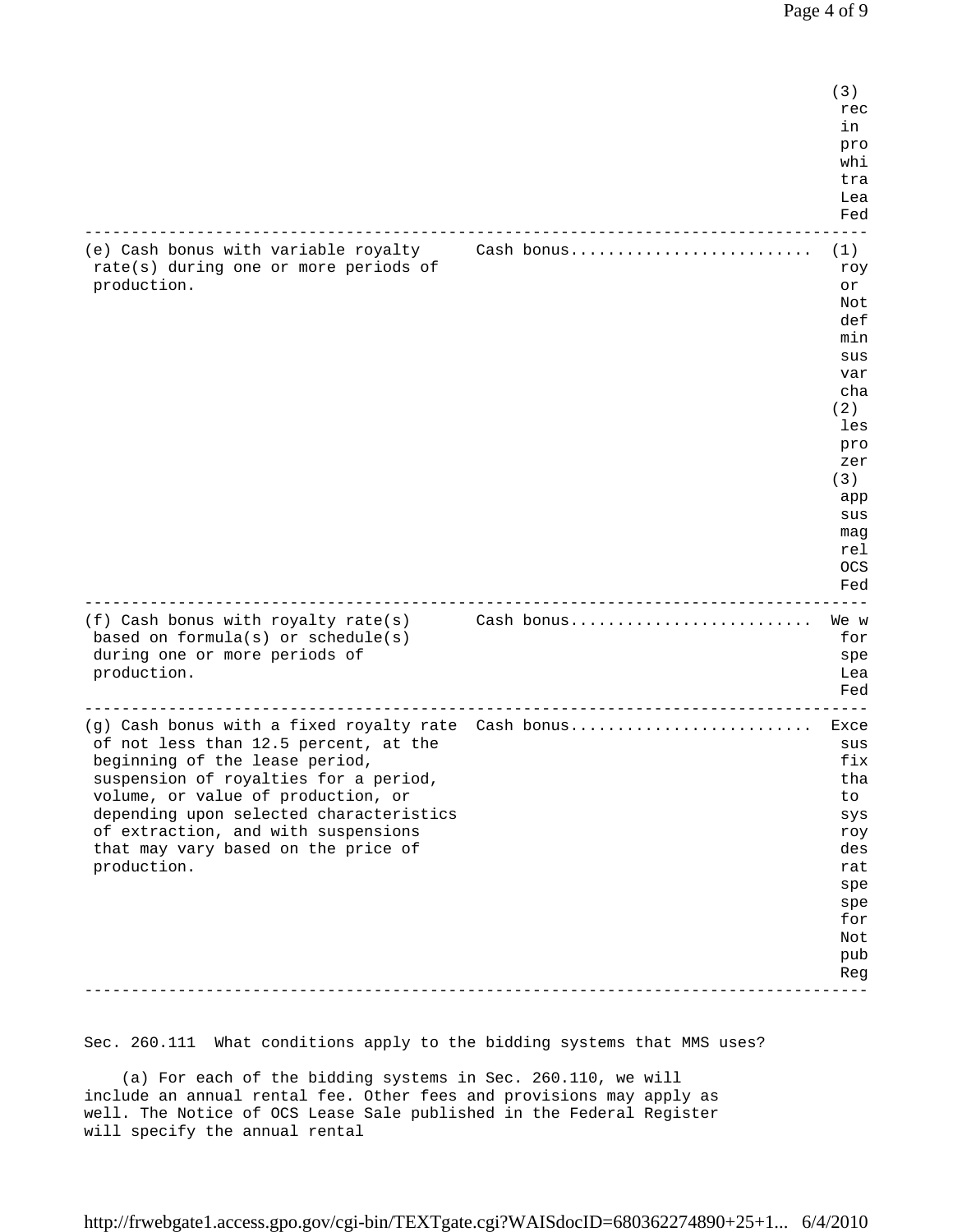[[Page 548]]

and any other fees the highest responsible qualified bidder must pay and any other provisions.

 (b) If we use any deferment or schedule of payments for the cash bonus bid, we will specify and include it in the Notice of OCS Lease Sale published in the Federal Register.

 (c) For the bidding systems listed in this subpart, if the bid variable is a cash bonus bid, the highest bid by a qualified bidder determines the amount of cash bonus to be paid. We will include the minimum bid level(s) in the Notice of OCS Lease Sale published in the Federal Register.

 (d) For the bidding systems listed in this subpart, if the bid variable is the royalty rate, the highest bid by a qualified bidder determines the royalty rate to be paid. We will include the minimum royalty rate(s) in the Notice of OCS Lease Sale published in the Federal Register.

 (e) We may, by rule, add to or modify the bidding systems listed in Sec. 260.110, according to the procedural requirements of the OCSLA, 43 U.S.C. 1331 et seq., as amended by Public Law 95-372, 92 Stat. 629.

Eligible Leases

Sec. 260.112 How do royalty suspension volumes apply to eligible leases?

 Royalty suspension volumes, as specified in section 304 of the Act, apply to eligible leases that meet the criteria in Sec. 260.113. For purposes of this section and Sec. Sec. 260.113 through 260.117:

 (a) Any volumes of production that are not normally royalty-bearing under the lease or the regulations (e.g., fuel gas) do not count against royalty suspension volumes; and

 (b) Production includes volumes allocated to a lease under an approved unit agreement.

Sec. 260.113 When does an eligible lease qualify for a royalty suspension volume?

 (a) Your eligible lease will receive a royalty suspension volume as specified in the Act. The bidding system in Sec. 260.110(g) applies.

 (b) Your eligible lease may receive a royalty suspension volume only if your entire lease is west of 87 degrees, 30 minutes West longitude.

[73 FR 58473, Oct. 7, 2008]

Sec. 260.114 How does MMS assign and monitor royalty suspension volumes for eligibl

 (a) We have specified the water depth category for each eligible lease in the final Notice of OCS Lease Sale Package. The Final Notice of Sale is published in the Federal Register and the complete Final Notice of OCS Lease Sale Package is available on the MMS Web site. Our determination of water depth for each lease became final when we issued the lease.

 (b) We have specified in the Notice of OCS Lease Sale the royalty suspension volume applicable to each water depth. The following table shows the royalty suspension volumes for each eligible lease in million barrels of oil equivalent (MMBOE):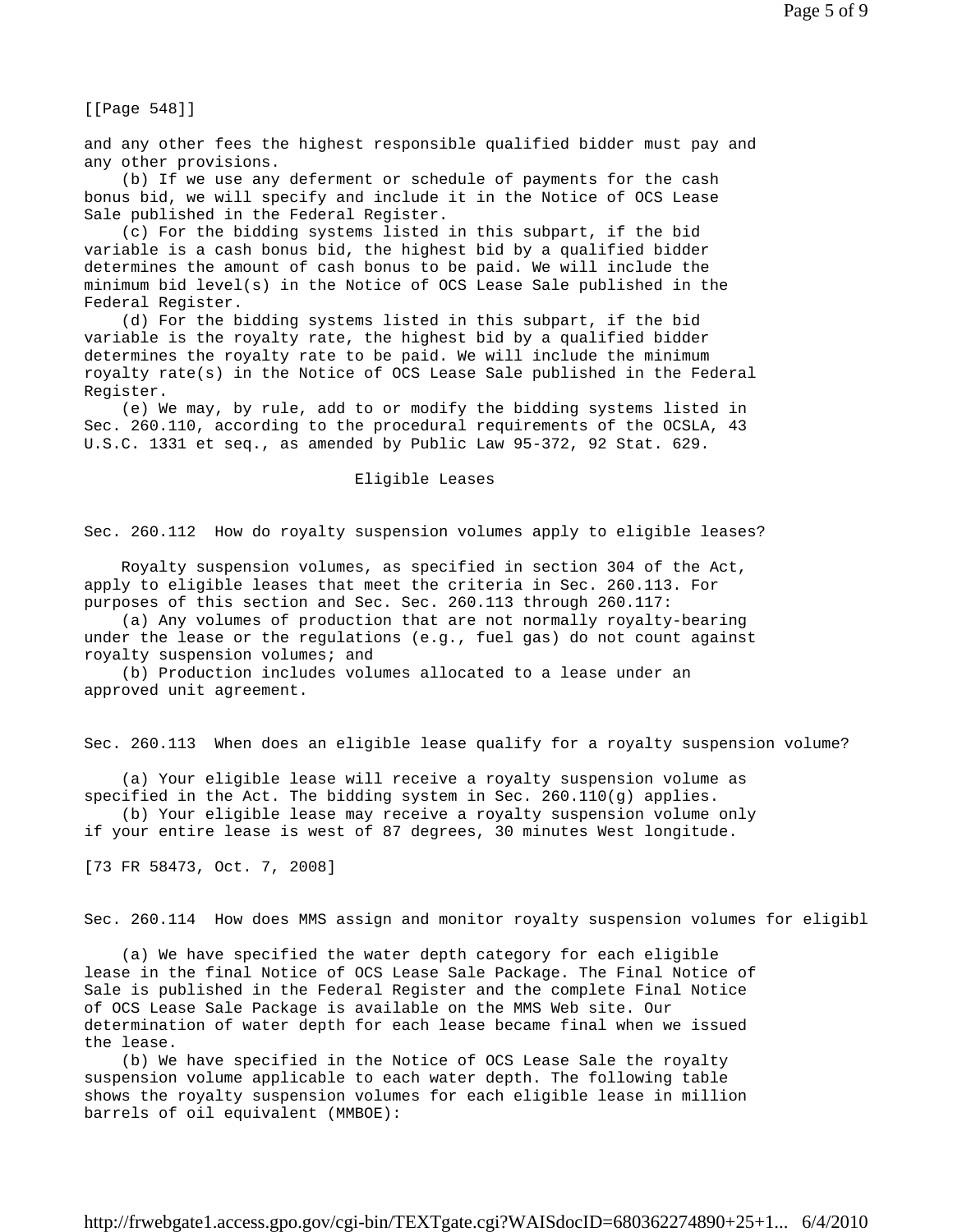Page 6 of 9

| Water depth                                                                                                                            | volume | Minimum royalty suspension |
|----------------------------------------------------------------------------------------------------------------------------------------|--------|----------------------------|
| $(1)$ 200 to less than 400 meters 17.5 MMBOE.<br>$(2)$ 400 to less than 800 meters 52.5 MMBOE.<br>$(3)$ 800 meters or more 87.5 MMBOE. |        |                            |

[73 FR 58473, Oct. 7, 2008]

Sec. 260.115 How long will a royalty suspension volume for an eligible lease be eff

 A royalty suspension volume for an eligible lease will continue through the end of the month in which cumulative production from the leases in a field entitled to share the royalty suspension volume reaches that volume or the lease period ends.

Sec. 260.116 How do I measure natural gas production on my eligible lease?

 You must measure natural gas production on your eligible lease subject to the royalty suspension volume as follows: 5.62 thousand cubic feet of natural gas, measured according to part 250, subpart L of this title, equals one barrel of oil equivalent.

[[Page 549]]

Royalty Suspension (RS) Leases

Sec. 260.120 How does royalty suspension apply to leases issued in a sale held afte

 We may issue leases with suspension of royalties for a period, volume or value of production, as authorized in section 303 of the Act. For purposes of this section and Sec. Sec. 260.121 through 260.124:

 (a) Any volumes of production that are not normally royalty-bearing under the lease or the regulations (e.g., fuel gas) do not count against royalty suspension volumes; and

 (b) Production includes volumes allocated to a lease under an approved unit agreement.

Sec. 260.121 When does a lease issued in a sale held after November 2000 get a roya

 (a) We will specify any royalty suspension for your RS lease in the Notice of OCS Lease Sale published in the Federal Register for the sale in which you acquire the RS lease and will repeat it in the lease document. In addition:

 (1) Your RS lease may produce royalty-free the royalty suspension we specify for your lease, even if the field to which we assign it is producing.

 (2) The royalty suspension we specify in the Notice of OCS Lease Sale for your lease does not apply to any other leases in the field to which we assign your RS lease.

 (b) You may apply for a supplemental royalty suspension for a project under part 203 of this title, if your lease is located:

(1) In the Gulf of Mexico, in water 200 meters or deeper, and wholly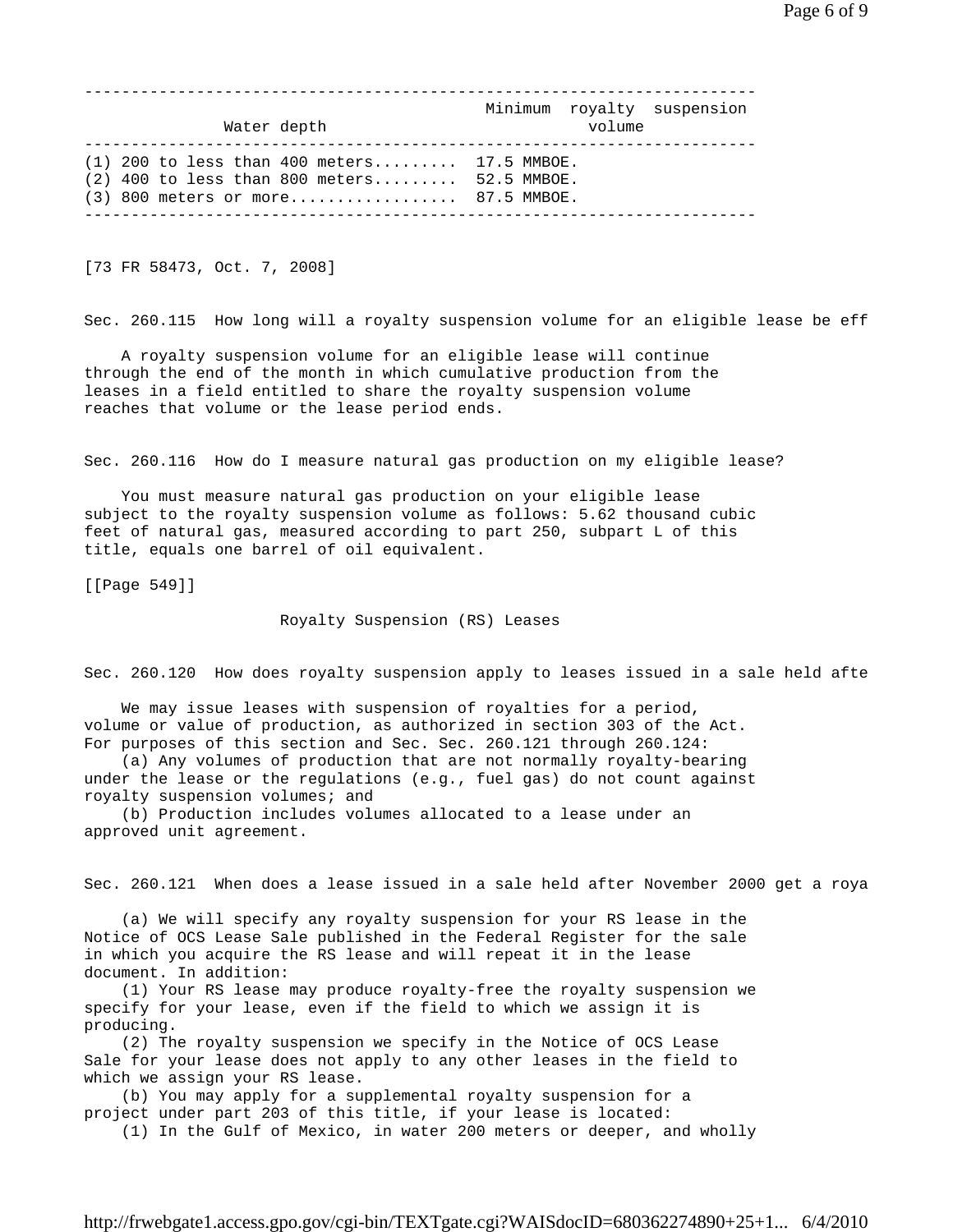west of 87 degrees, 30 minutes West longitude; or (2) Offshore of Alaska.

 (c) Your RS lease retains the royalty suspension with which we issued it even if we deny your application for more relief.

[66 FR 11518, Feb. 23, 2001, as amended at 73 FR 69517, Nov. 18, 2008]

Sec. 260.122 How long will a royalty suspension volume be effective for a lease iss

 (a) The royalty suspension volume for your RS lease will continue through the end of the month in which cumulative production from your lease reaches the applicable royalty suspension volume or the lease period ends.

 (b)(1) Notwithstanding any royalty suspension volume under this subpart, you must pay royalty at the lease stipulated rate on:

 (i) Any oil produced for any period stipulated in the lease during which the arithmetic average of the daily closing price on the New York Mercantile Exchange (NYMEX) for light sweet crude oil exceeds the applicable threshold price of \$36.39 per barrel, adjusted annually after calendar year 2007 for inflation unless the lease terms prescribe a different price threshold.

 (ii) Any natural gas produced for any period stipulated in the lease during which the arithmetic average of the daily closing price on the NYMEX for natural gas exceeds the applicable threshold price of \$4.55 per MMBtu, adjusted annually after calendar year 2007 for inflation unless the lease terms prescribe a different price threshold.

 (iii) Determine the threshold price for any calendar year after 2007 by adjusting the threshold price in the previous year by the percentage that the implicit price deflator for the gross domestic product, as published by the Department of Commerce, changed during the calendar year.

 (c) If you must pay royalty on any product (either oil or natural gas) for any period under paragraph (b), you must continue to pay royalty on that product during the next succeeding period of the same length until the arithmetic average of the daily closing NYMEX prices for that product for that period can be determined. If the arithmetic average of the daily closing prices for that product for that period is less than the threshold price stipulated in the lease, you are entitled to a credit or refund of royalties paid for that period with interest under applicable law.

[66 FR 11518, Feb. 23, 2001, as amended at 73 FR 69517, Nov. 18, 2008]

[[Page 550]]

Sec. 260.123 How do I measure natural gas production for a lease issued in a sale h

 You must measure natural gas production subject to the royalty suspension volume for your lease as follows: 5.62 thousand cubic feet of natural gas, measured according to part 250, subpart L of this title, equals one barrel of oil equivalent.

Sec. 260.124 How will royalty suspension apply if MMS assigns a lease issued in a s

 (a) We will assign your lease that has a qualifying well (under part 250, subpart A of this title) to an existing field or designate a new field and will notify you and other affected lessees and operating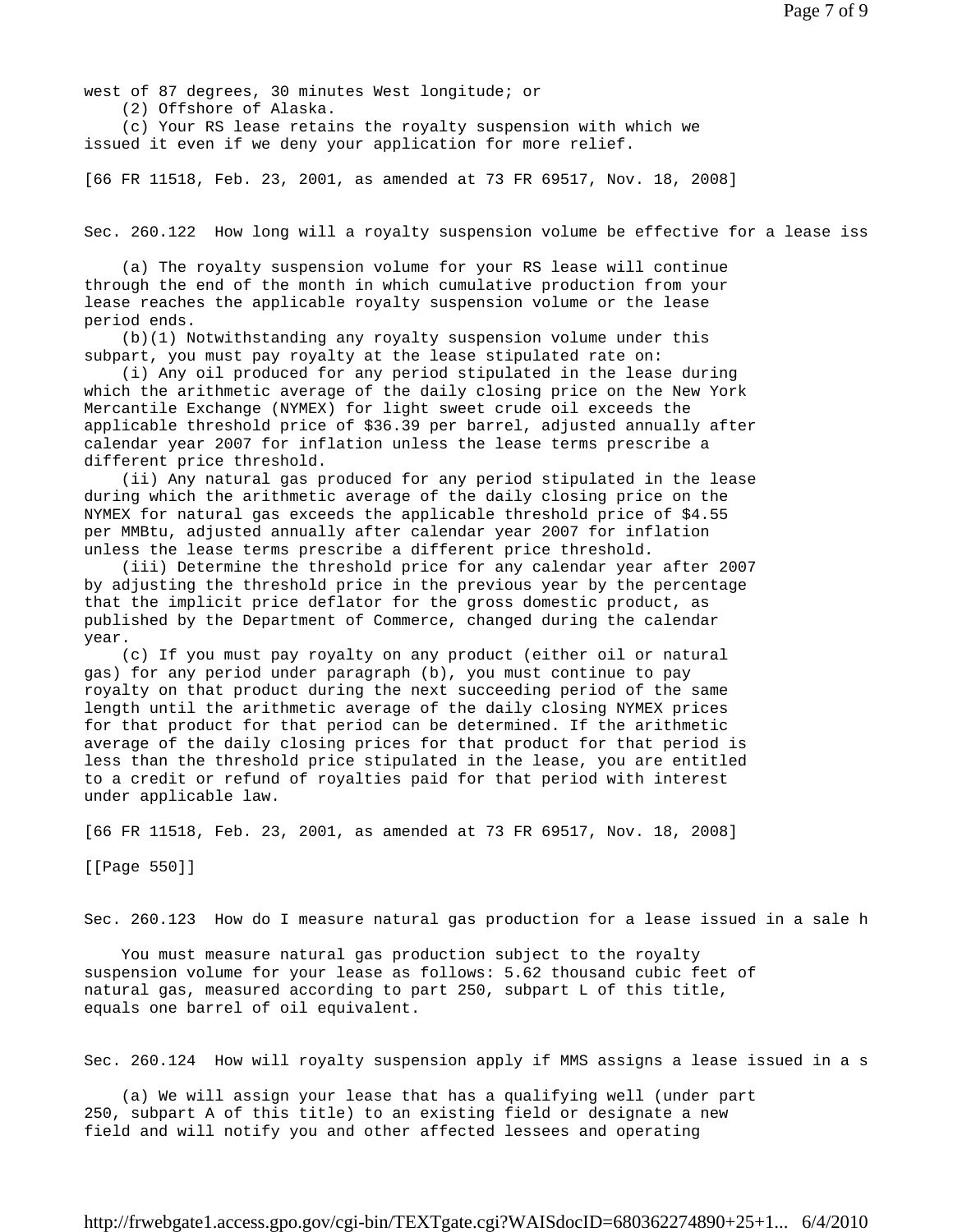rights holders in the field of that assignment.

 (1) Within 15 days of the final notification, you or any of the other affected lessees or operating rights holders may file a written request with the Director for reconsideration, accompanied by a Statement of Reasons.

 (2) The Director will respond in writing either affirming or reversing the assignment decision. The Director's decision is the final action of the Department of the Interior and is not subject to appeal to the Interior Board of Land Appeals under part 290 of this title and 43 CFR part 4.

 (b) If we establish a royalty suspension volume for a field as a result of an approved application for royalty relief submitted for a pre-Act lease under part 203 of this chapter, then:

 (1) Royalty-free production from your RS lease shares from and counts as part of any royalty suspension volume under Sec. 260.114(d) for the field to which we assign your lease; and

 (2) Your RS lease may continue to produce royalty-free up to the royalty suspension we specified for your lease, even if the field to which we assign your RS lease has produced all of its royalty suspension volume.

 (c) Your lease may share in a suspension volume larger than the royalty suspension with which we issued it and to the extent we grant a larger volume in response to an application by a pre-Act lease submitted under part 203 of this title. To share in any larger royalty suspension volume, you must file an application described in Sec. Sec. 203.71 and 203.83. In no case will royalty-free production for your RS lease be less than the royalty suspension specified for your lease.

[66 FR 11518, Feb. 23, 2001, as amended at 67 FR 57739, Sept. 12, 2002; 73 FR 58473, Oct. 7, 2008]

Bidding System Selection Criteria

Sec. 260.130 What criteria does MMS use for selecting bidding systems and bidding s

 In analyzing the application of one of the bidding systems listed in Sec. 260.110 to tracts selected for any OCS lease sale, we may, at our discretion, consider the following purposes and policies. We recognize that each of the purposes and policies may not be specifically applicable to the selection process for a particular bidding system or tract, or may present a conflict that we will have to resolve in the process of bidding system selection. The order of listing does not denote a ranking.

(a) Providing fair return to the Federal Government;

(b) Increasing competition;

(c) Ensuring competent and safe operations;

(d) Avoiding undue speculation;

 (e) Avoiding unnecessary delays in exploration, development, and production;

(f) Discovering and recovering oil and gas;

 (g) Developing new oil and gas resources in an efficient and timely manner;

 (h) Limiting the administrative burdens on Government and industry; and

 (i) Providing an opportunity to experiment with various bidding systems to enable us to identify those most appropriate for the satisfaction of the objectives of the United States in OCS lease sales.

Subpart C [Reserved]